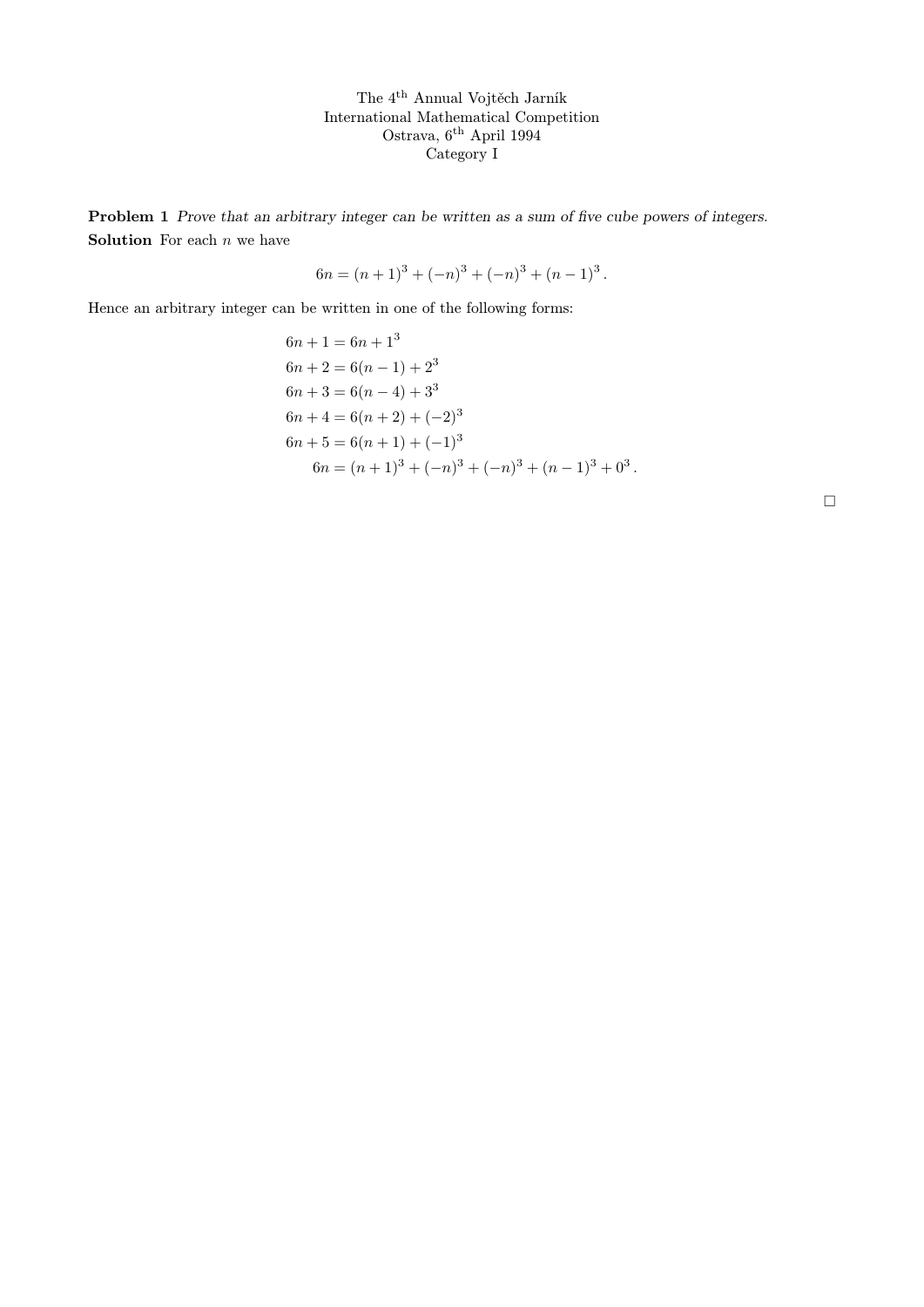The 4th Annual Vojtěch Jarník International Mathematical Competition Ostrava, 6th April 1994 Category I

**Problem 2** Prove that for the roots  $x_1, x_2$  of the polynomial

$$
x^2-px-\frac{1}{2p^2}\,,
$$

where  $p \in \mathbb{R}$  and  $p \neq 0$ , the following inequality holds:

$$
x_1^4 + x_2^4 \ge 2 + \sqrt{2} \, .
$$

Solution According Vieta's formula we have

$$
x_1 + x_2 = p,
$$
  

$$
x_1 x_2 = -\frac{1}{2p^2}
$$

.

Hence we use the relationship between the arithmetic mean and geometric mean and we get

$$
x_1^4 + x_2^4 = (x_1 + x_2)^4 - 2x_1x_2(2(x_1 + x_2)^2 - x_1x_2)
$$
  
=  $p^4 + \frac{1}{p^2}(2p^2 + \frac{1}{2p^2}) = 2 + p^4 + \frac{1}{2p^4}$   
 $\ge 2 + \sqrt{p^4 \frac{1}{2p^4}} = 2 + \sqrt{2}$ .

Solution The roots of the polynomial

$$
x^2 - px - \frac{1}{2p^2}
$$

are

$$
x_1 = \frac{p + \sqrt{p^2 + \frac{2}{p^2}}}{2}
$$
 and  $x_2 = \frac{p - \sqrt{p^2 + \frac{2}{p^2}}}{2}$ .

Hence

$$
x_1^4 + x_2^4 = 2 + p^4 + \frac{1}{2p^4}.
$$

Now we find the minimum of the function  $f(x) = x^4 + \frac{1}{2x^4}$ . The minimum occurs at the points  $x = \pm 2^{-\frac{1}{8}}$ . Hence  $f(\pm 2^{-\frac{1}{8}}) = \sqrt{2}$  and we obtain

$$
x_1^4 + x_2^4 \ge 2 + \sqrt{2} \, .
$$

 $\Box$ 

 $\Box$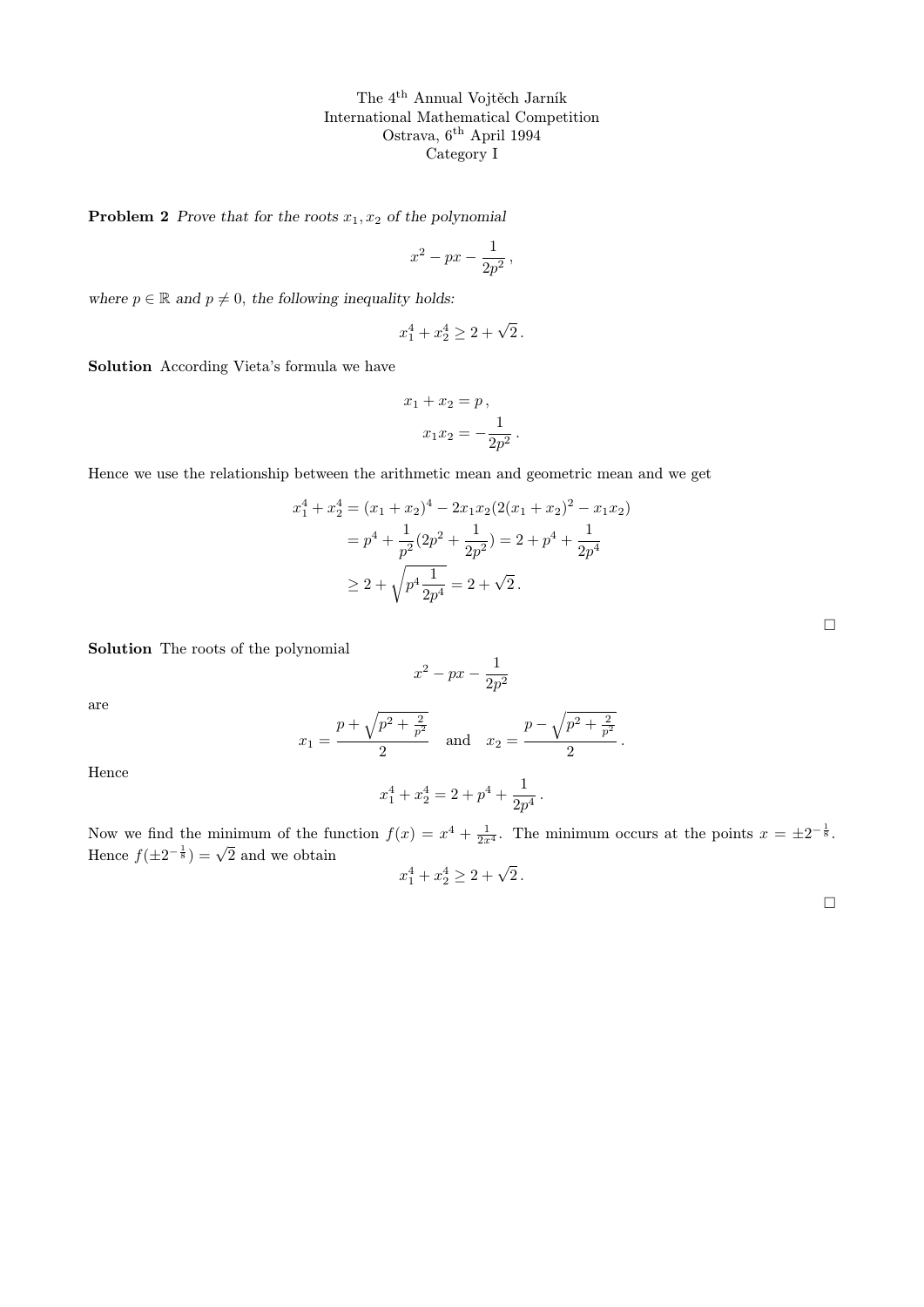The 4th Annual Vojtěch Jarník International Mathematical Competition Ostrava, 6th April 1994 Category I

**Problem 3** Prove that for all  $n \in \mathbb{N}$ ,

$$
\prod_{i=1}^n \left(1 + \frac{1}{2^i}\right) < 3.
$$
\n
$$
\prod_{i=1}^n \left(1 + \frac{1}{2^i}\right) < 2.
$$

Solution We prove that

$$
\prod_{i=2}^{\mathbf{I}} \binom{1+i}{2}
$$

We know that  $1 + x < \frac{1}{1-x}$  for  $0 < x < 1$ . Hence

$$
\left(1+\frac{1}{4}\right)\left(1+\frac{1}{8}\right)\cdots\left(1+\frac{1}{2^n}\right) < \frac{1}{\left(1-\frac{1}{4}\right)\left(1-\frac{1}{8}\right)\cdots\left(1-\frac{1}{2^n}\right)},
$$

and because  $(1 - x)(1 - y) > 1 - x - y$  for  $0 < x, y < 1$ , we obtain

$$
\left(1-\frac{1}{4}\right)\left(1-\frac{1}{8}\right)\cdots\left(1-\frac{1}{2^n}\right) > 1-\frac{1}{4}-\frac{1}{8}-\ldots-\frac{1}{2^n} \geq \frac{1}{2}.
$$

 $\Box$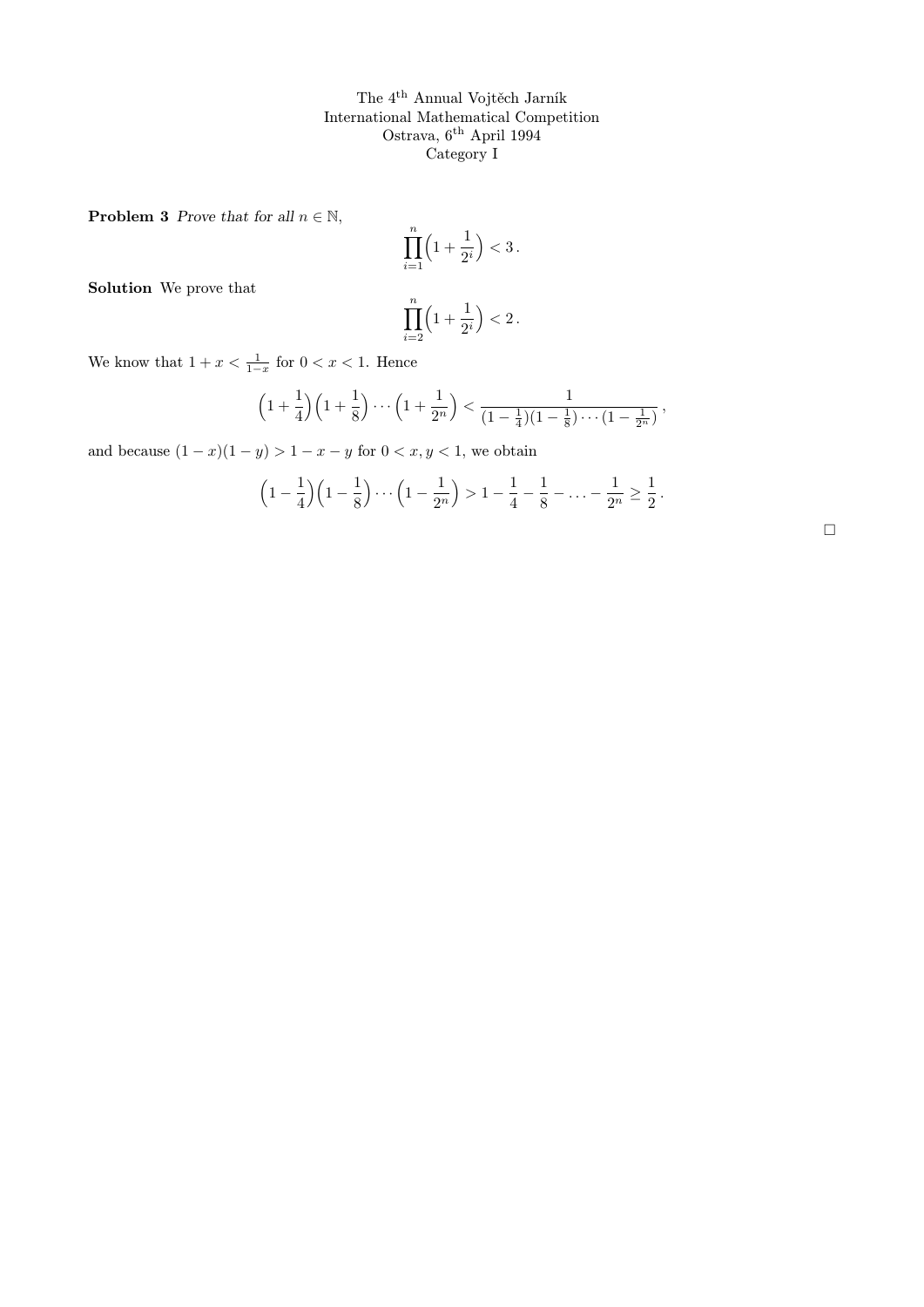The  $4^{\rm th}$  Annual Vojtěch Jarník International Mathematical Competition Ostrava, 6th April 1994 Category I

**Problem 4** Decide whether there exists a non-constant function  $f: \mathbb{R} \to \mathbb{R}$  satisfying

$$
(f(x) - f(y))^2 \le |x - y|^3 \tag{1}
$$

for all  $x, y \in \mathbb{R}$ . Solution From  $(1)$  we get

## $\frac{f(x)-f(y)}{f(x)}$  $\frac{y-y(y)}{x-y}$ )<sup>2</sup>  $\leq |x-y|$ .

Thus

$$
\lim_{y \to x} \frac{f(x) - f(y)}{x - y} = 0
$$

and we have  $f'(x) = 0$ . Hence  $f(x)$  is constant.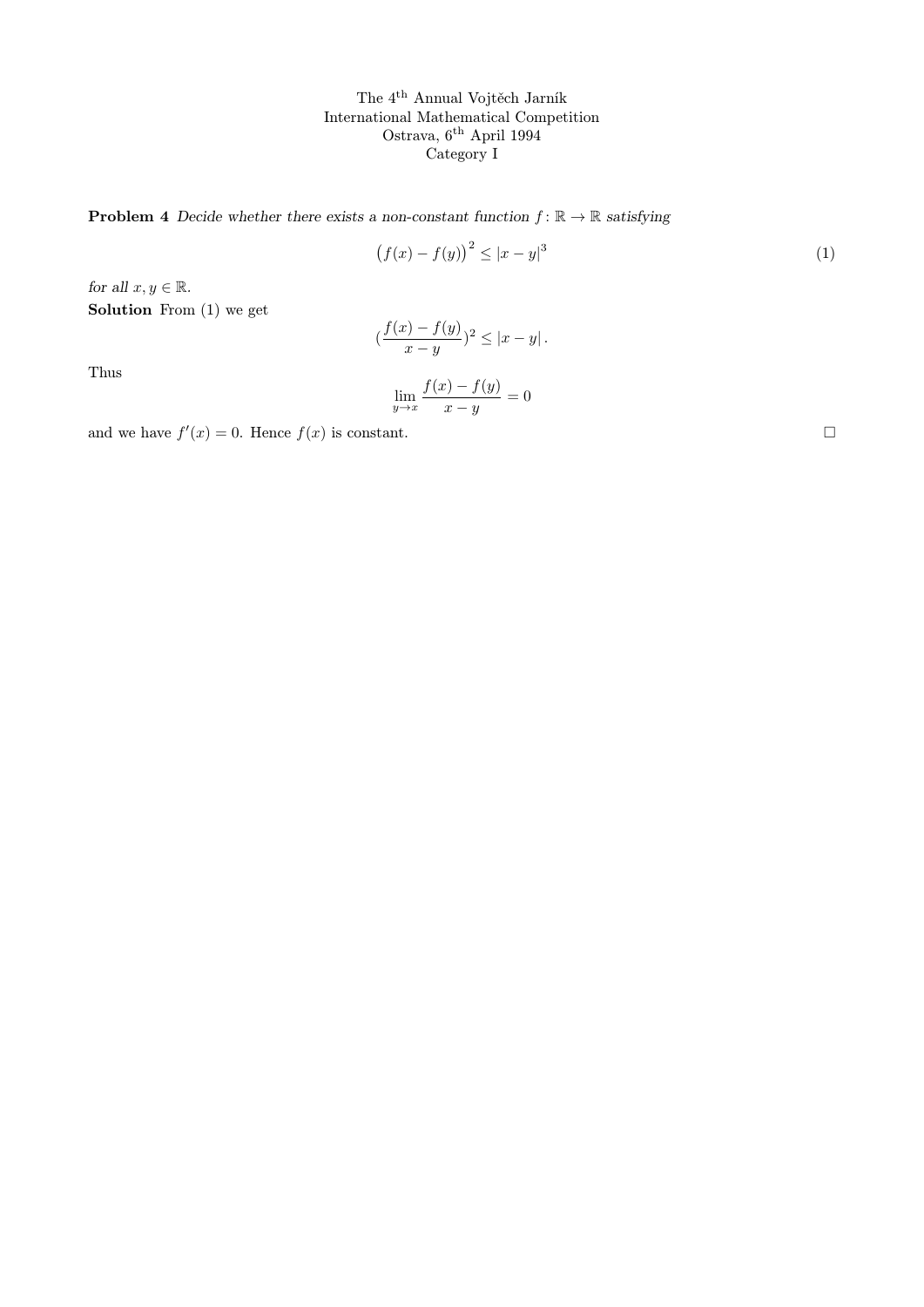The 4th Annual Vojtěch Jarník International Mathematical Competition Ostrava, 6<sup>th</sup> April 1994 Category II

**Problem 1** Find a triple of integers  $x, y, z$ , each greater then 50 and satisfying

$$
x^2 + y^2 + z^2 = 3xyz.
$$
 (1)

**Solution** Let  $x \leq y \leq z$ . If  $(x, y, z)$  is a solution of the equation (1) then it is easy to check that  $(y, z, 3yz - x)$ and  $(x, z, 3xz - y)$  solve the equation too. The triple  $(1, 1, 1)$  solve the same equation and hence is easy to find the triple  $(x, y, z)$  greater then 50 which solve the equation (1).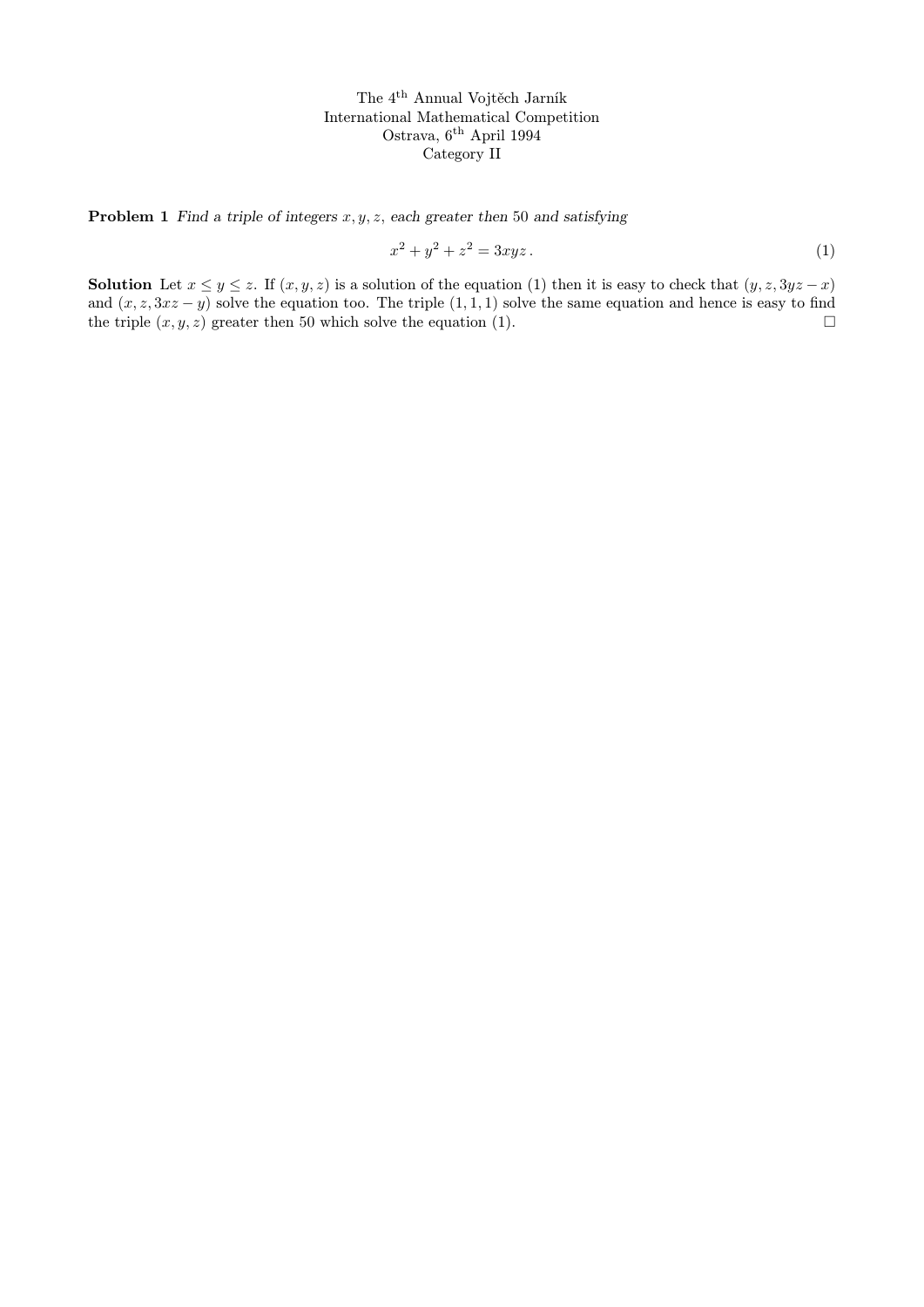The 4th Annual Vojtěch Jarník International Mathematical Competition Ostrava, 6th April 1994 Category II

**Problem 2** Prove that for an arbitrary  $n \in \mathbb{N}$ , the number

$$
\left(\frac{3+\sqrt{17}}{2}\right)^n + \left(\frac{3-\sqrt{17}}{2}\right)^n
$$

is an odd integer.

**Solution** The numbers  $\lambda_{1,2} = \frac{3 \pm \sqrt{17}}{2}$  are the solutions of the equation  $x^2 - 3x - 2 = 0$ , which is the characteristic equation of the recurrence  $y_{n+2} = 3y_{n+1} + 2y_n$ . We have  $a_0 = 2$  and  $a_1 = 3$ . Then for  $n \ge 1$ 

$$
a_{n+2} = 3a_{n+1} + 2a_n \equiv 1a_{n+1} + 0a_n = a_{n+1} \pmod{2}.
$$

Hence for all  $n \geq 1$  the number

$$
a_n = \left(\frac{3 + \sqrt{17}}{2}\right)^n + \left(\frac{3 - \sqrt{17}}{2}\right)^n
$$

is an odd integer.  $\hfill \Box$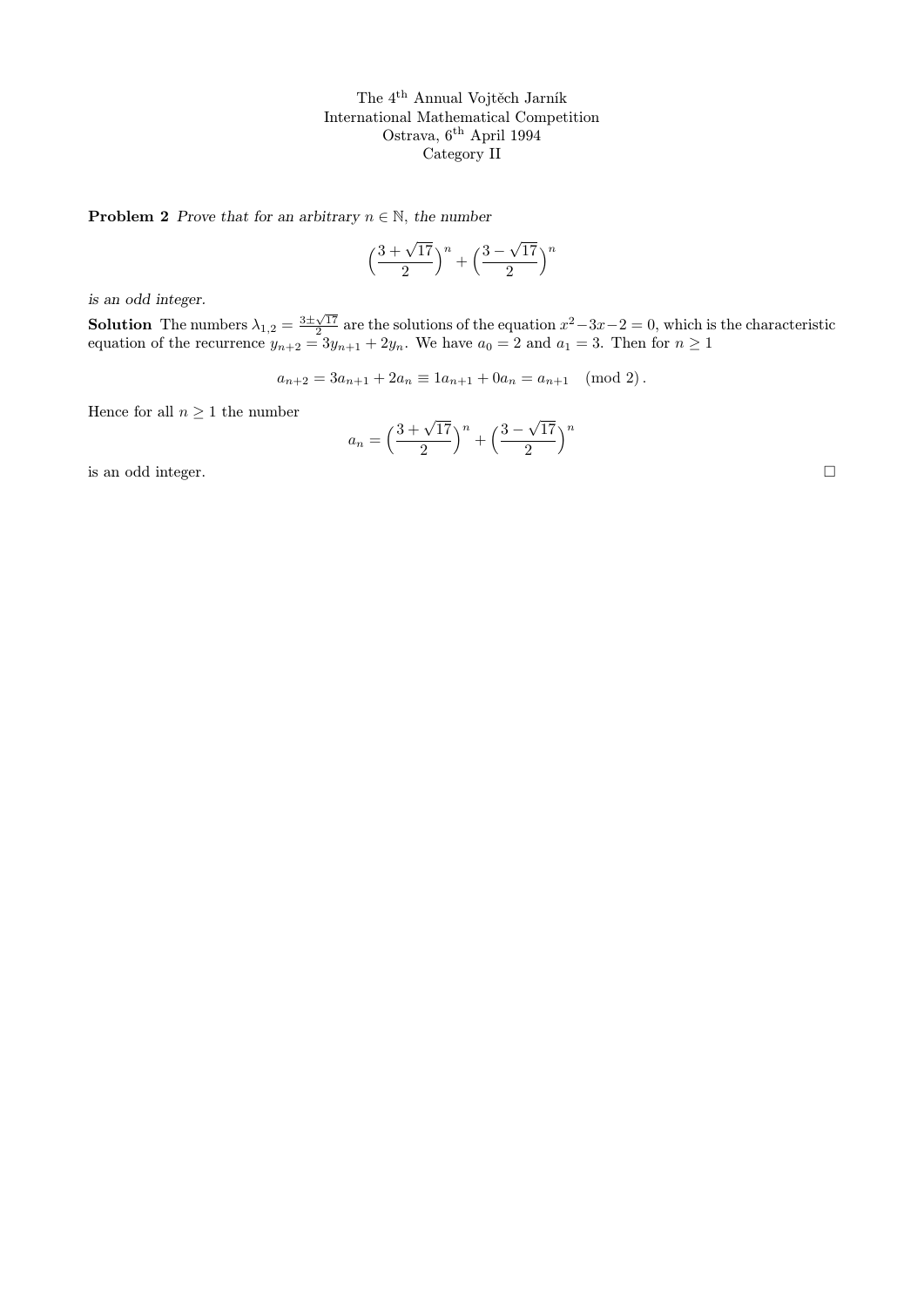The 4th Annual Vojtěch Jarník International Mathematical Competition Ostrava, 6th April 1994 Category II

**Problem 3** Let the function  $f : \mathbb{R} \to \mathbb{R}$  satisfy

$$
f(xy) = \frac{f(x) + f(y)}{x + y} \tag{1}
$$

for all  $x, y \in \mathbb{R}$ ,  $x + y \neq 0$ . Is there  $x \in \mathbb{R}$  such that  $f(x) \neq 0$ ? **Solution** For  $y = 1$  we have

$$
f(x) = \frac{f(x) + f(1)}{x + 1} \quad (x \neq -1)
$$
 (2)

and for  $y = 0$  we have

$$
f(0) = \frac{f(x) + f(0)}{x} \quad (x \neq 0).
$$
 (3)

From this equation we obtain  $f(x) = f(0)(x - 1)$  and for  $x = 1$  we get  $f(1) = 0$ . From (2) we obtain  $xf(x) = 0$ and we have  $f(x) = 0$  for all  $x \neq 0, -1$ . Now if we put  $x = 2, y = 0$  into (1) we get  $f(0) = 0$  and for  $x = 0, y = -1$ we obtain  $f(-1) = 0$ .